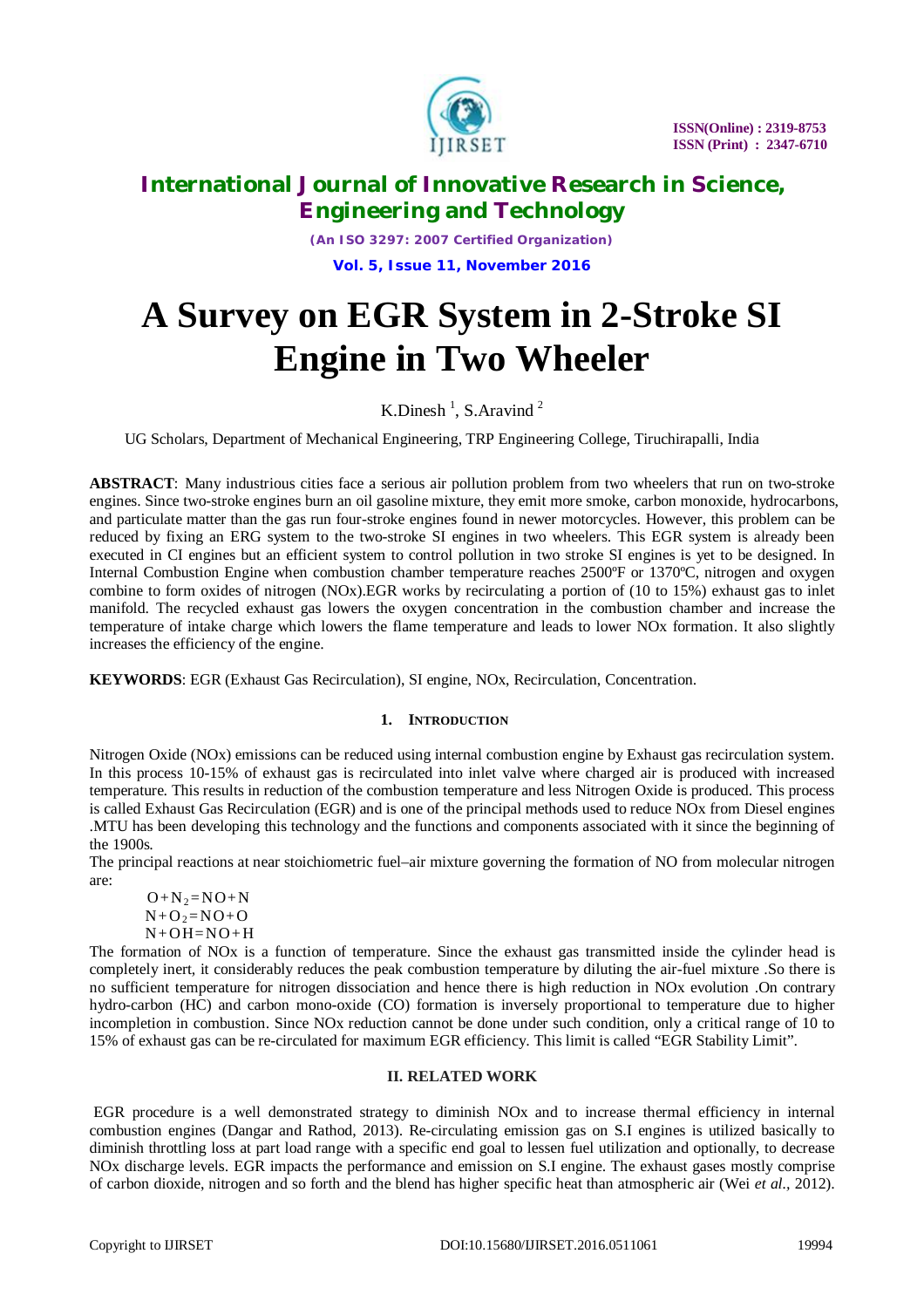

*(An ISO 3297: 2007 Certified Organization)*

### **Vol. 5, Issue 11, November 2016**

Re-circulated exhaust gas displaces outside air from entering the combustion chamber with carbon dioxide present in the exhaust of the engine. In spark ignition engines, significant decreases in NO concentrations are accomplished with 10-20% EGR (Dangar and Rathod, 2013). Then again, EGR additionally diminishes the ignition rate, which makes stable combustion harder to accomplish. Petrol engines working at low loads for the most part endure a higher EGR proportion in light of the fact that re-circulating gases contain higher concentrations of oxygen and low concentrations of carbon dioxide and water vapors (Wasiu *et al.,* 2012). However at higher loads, the oxygen in exhaust gas turns out to be rare and the inactive constituents start increasing with increasing exhaust temperature. Therefore, as load increases, S.I engine have a tendency to produce more smoke in light of decreased accessibility of oxygen. EGR on direct injection S.I engine enhance mileage and HC discharge (Singh and Rehman, 2013). This phenomenon was probably because of the intake temperature increment by EGR, which enhanced the flame spread in the generally lean region of the air-fuel blend, which is non-consistently circulated (Wei *et al.,*2012). Keeping the above facts in view, this survey on EGR in two stroke SI engine is obtained to reduce NOx and increase efficiency of the engine.

#### **III. METHODOLOGY**

EGR works by recirculating a portion of an engine's exhaust gas back to the engine cylinders. We have used YAMAHA RX100 engine for this experiment. The exhaust gas from the muffler is passed to a Heat exchanger (Coolant Box) and then to the inlet of the IC engine. The Heat exchanger contains coolant (Engine oil), a spiral coil arrangement (like economiser), Fins and carbon filter. Here the temperature is reduced more than 150° from exhaust gas since coolant and Fins absorbs heat while passing through the coil. The activated Carbon filters removes small quantity of carbon monoxide from exhaust gas. Then the low temperature exhaust gas is sent to EGR valve which sends 10 -15 % of exhaust to inlet manifold and remaining to the atmosphere. Inter mixing the incoming air with recirculated exhaust gas dilutes the mix with inert gas, thus lowers the adiabatic flame temperature and reduces the amount of excess oxygen. The exhaust gas also increases the specific heat capacity of the mix lowering the peak combustion temperature. Because NOx formation progresses much faster at high temperatures, EGR serves to limit the generation of NOx. NOx is primarily formed when a mix of nitrogen and oxygen is subjected to high temperatures .When the exhaust gas continues to recirculate at each stroke NOx emissions are reduced gradually. The activated Carbon Filters is used in the exhaust pipe which removes small quantity of carbon monoxide from exhaust gas

### **ADJUSTMENTS TO BE MADE IN SI ENGINE**

#### **THROTTLE VALVE**

- To continue exhaust gas recirculation at the time of idling and full throttle open position, the throttle valve must be linked with EGR valve with suitable mechanism in addition to the accelerometer.
- The addition of inert exhaust gas into the intake system means that for a given power output, the throttle plate must be opened further, resulting in increased inlet manifold pressure and reduced throttling losses

### **IV. COMPONENTS**

#### **HEAT EXCHANGER**

The heat exchanger is located in the engine exhaust pipe. It consists of rectangular tube in a spiral coil arrangement and a Carbon filter .The heat exchanger is made up of M.S. plate. The inner tube is inserted tightly on the muffler tube. A spiral coil tube arrangement is made in between the two concentric tubes (inlet and outlet) so as to make a spiral path to the incoming gas. So that the heat transfer to the oil can be increased. Moreover the air is flowing in the walls of the Fins so thereby effective heat transfer can be achieved. The heat exchanger outlet is fitted with a Carbon filter and then connected to an EGR valve.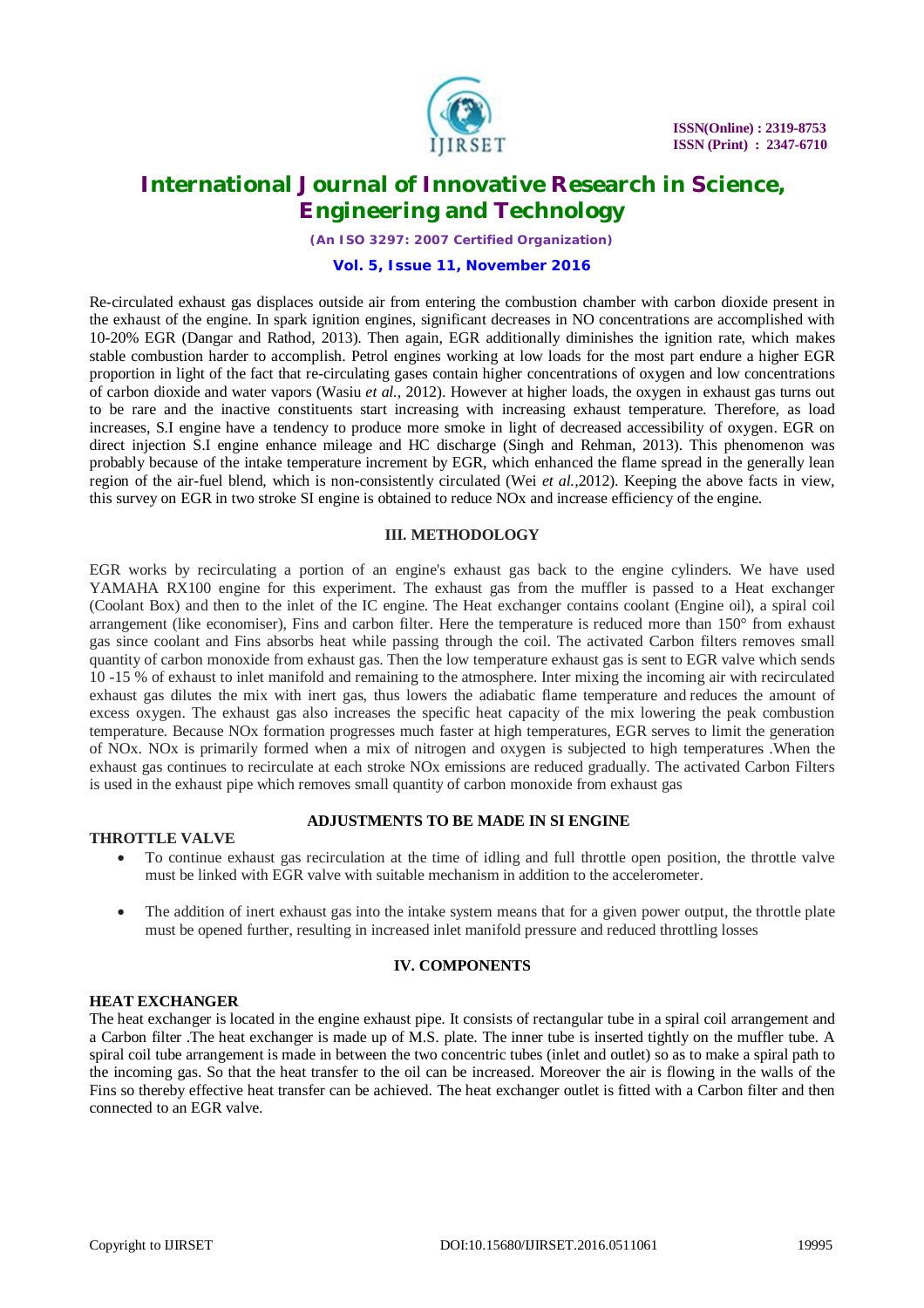

*(An ISO 3297: 2007 Certified Organization)*

**Vol. 5, Issue 11, November 2016**







### **COOLANT (ENGINE OIL):**

Oil has a higher boiling point than water, so it can be used to cool items at a temperature of  $100^{\circ}$ C or higher. The temperature of the exhaust gas from engine will be around 400-500**°C,** the exhaust must be cooled before it has to be recirculated. So engine oil is used to cool the exhaust gas. The main function of these lubricants is to reduce wear on moving parts; they also clean, inhibit corrosion, improve sealing, and cool the engine by carrying heat away from moving parts. Motor oils are derived from petroleum-based and non-petroleum-synthesized chemical compounds. Motor oils today are mainly blended by using base oils composed of hydrocarbons, polyalphaolefins (PAO), and polyinternal olefins (PIO), thus organic compounds consisting entirely of carbon and hydrogen. The base oils of some high-performance motor oils however contain up to 20% by weight of esters. Engine oil is the used as a coolant, typically to remove surplus heat from the exhaust gas. Engine oil is filled inside Heat Exchanger to reduce temperature of exhaust gas.

### **CARBON FILTER:**

Carbon filter is placed in the outlet of Heat Exchanger. Carbon filter uses a bed of activated carbon to remove contaminants and impurities, using chemical absorption. Each particle/granule of carbon provides a large surface area/pore structure, allowing contaminants the maximum possible exposure to the active sites within the filter media. activated carbon works via a process called adsorption, whereby pollutant molecules in the fluid to be treated are trapped inside the pore structure of the carbon substrate. The most advanced activated carbon filters, like those found in Blueair air purifiers, are infused with other compounds like magnesium dioxide and copper oxide to remove even more hazardous pollutants from the air, such as carbon monoxide, ethylene oxide, and ozone. The main scope of carbon filter in the experiment is to reduce certain amount of carbon monoxide from exhaust gas

#### **FINS:**

A fin is a surface that extends from an object to increase the rate of heat transfer to or from the environment by increasing convection. The amount of conduction, convection, or radiation of an object determines the amount of heat it transfers. Increasing the temperature difference between the object and the environment, increasing the convection heat transfer coefficient, or increasing the surface area of the object increases the heat transfer. Fins are provided at the bottom and walls of heat exchanger which helps to reduce temperature in exhaust gas.

#### **EGR VALVE:**

It reroutes some of the exhaust gases which are emitted by the engine into the combustion chambers. This effectively reduces temperatures in the combustion chambers. The EGR valve is an important component in exhaust gas recirculation process as it helps to prevent exhaust valves from overheating, which can accelerate their wear and tear .The EGR valve therefore helps to maintain the exhaust system at full capacity and increases the longevity of the internal combustion process .The EGR valve is fitted to outlet of heat exchanger which bypass 10-15% of exhaust to inlet an remaining to the atmosphere. While taking NOx test, various percentage of exhaust is recirculated (0-30%), which is properly recirculated with desired proportion by using EGR valve.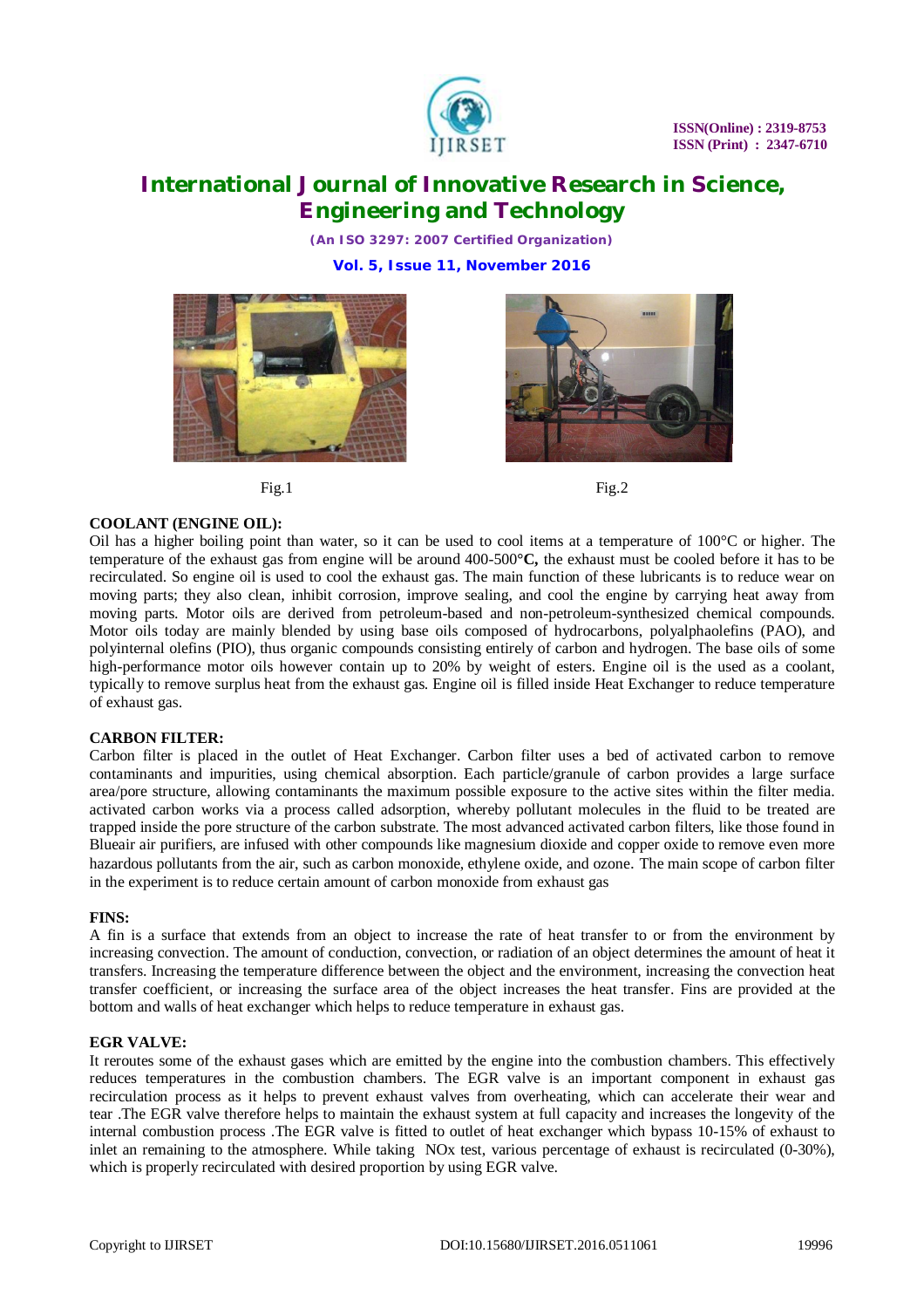

*(An ISO 3297: 2007 Certified Organization)*

**Vol. 5, Issue 11, November 2016**



. Fig.3

### V. **SCHEMATIC DIAGRAM OF EGR IN TWO STROKE SI ENGINE**



### **FUEL EFFICIENCY TEST: (WITHOUT LOAD)**

 Initially the engine is made to run with 10ml of petrol and a speed of 2500 rpm is maintained without EGR by adjusting the throttle.

- The time of the engine running with the 10 ml of petrol is noted down
- Several readings are taken for same rpm and the mean value is taken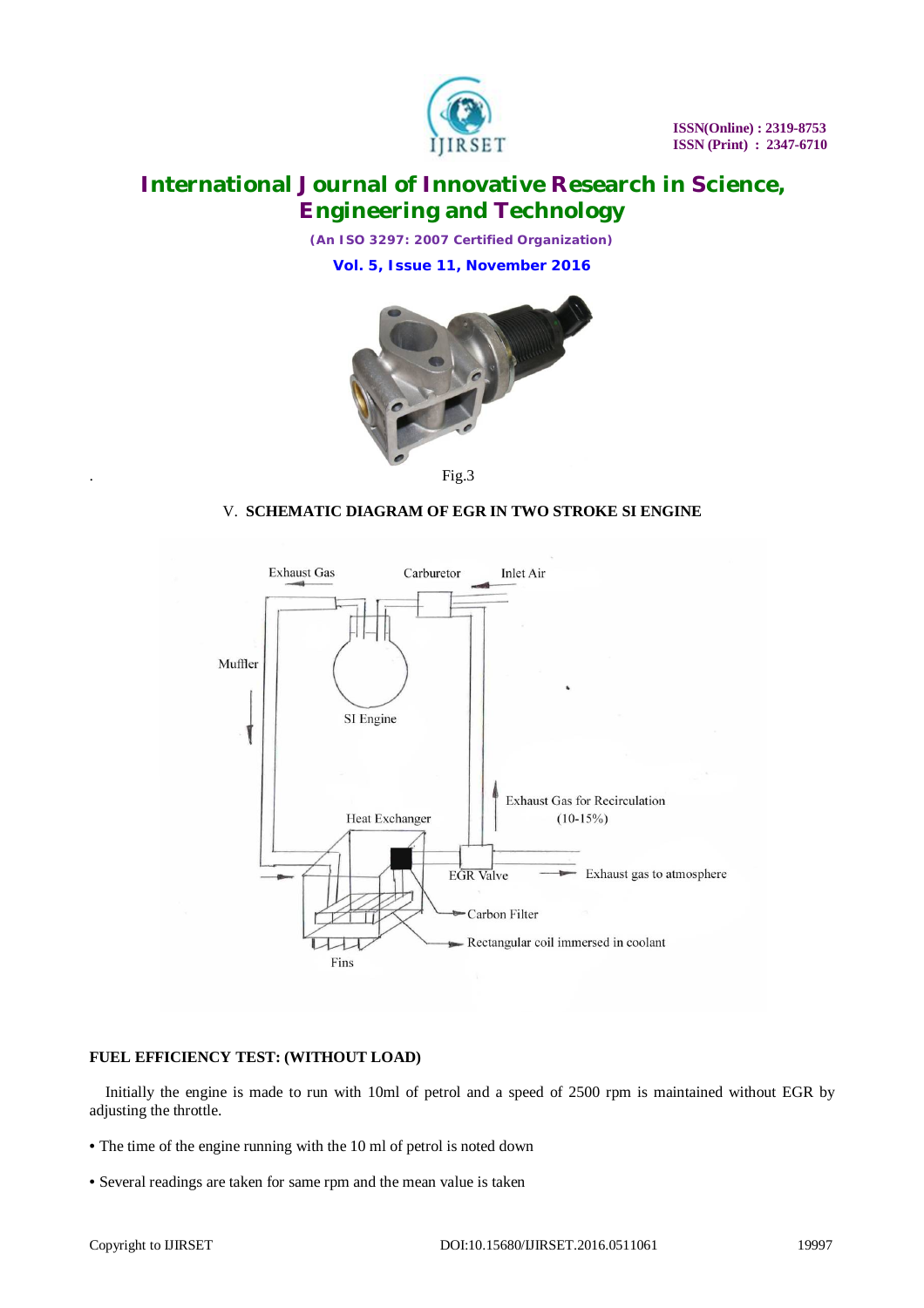

*(An ISO 3297: 2007 Certified Organization)*

**Vol. 5, Issue 11, November 2016**

• Similarly for the same amount of petrol at different rpm (2500, 3200, 4000,4800 ) are taken and the time is noted down

- The same process is repeated now for various rpm with exhaust gas recirculation (EGR).
- The readings are plotted on a graph to see the performance difference. The graph shows slight increase in efficiency.

| <b>SPEED</b>   | <b>RUNNING</b> | <b>RUNNING</b> |
|----------------|----------------|----------------|
| (RPM)          | <b>TIME OF</b> | <b>TIME OF</b> |
| <b>WITHOUT</b> | <b>ENGINE</b>  | <b>ENGINE</b>  |
| LOAD           | WITHOUT        | <b>WITH</b>    |
|                | EGR (Sec)      | <b>EGR</b>     |
|                |                | (Sec)          |
| 2500           | 90.6           | 98             |
| 3200           | 85.6           | 92             |
| 4000           | 90             | 94             |
| 4800           | 79.5           | 85             |



### **NOx TEST:**

NOx test is done by allowing the gas into a exhaust gas analyser and the various percentage of CO, NOx, HC emission is noted down at Exhaust gas recirculation.

**EXHAUST GAS ANALYZER:** Gas analyzers may be hand operated or automatic. The most common analyzers of the former type are based on the absorption principle: the components of a gas mixture are absorbed one after another by different reagents. Automatic gas analyzers continuously measure some physical or physicochemical property of a gas mixture as a whole or of its separate components. The emission readings are taken with various percentage of EGR at various rpm.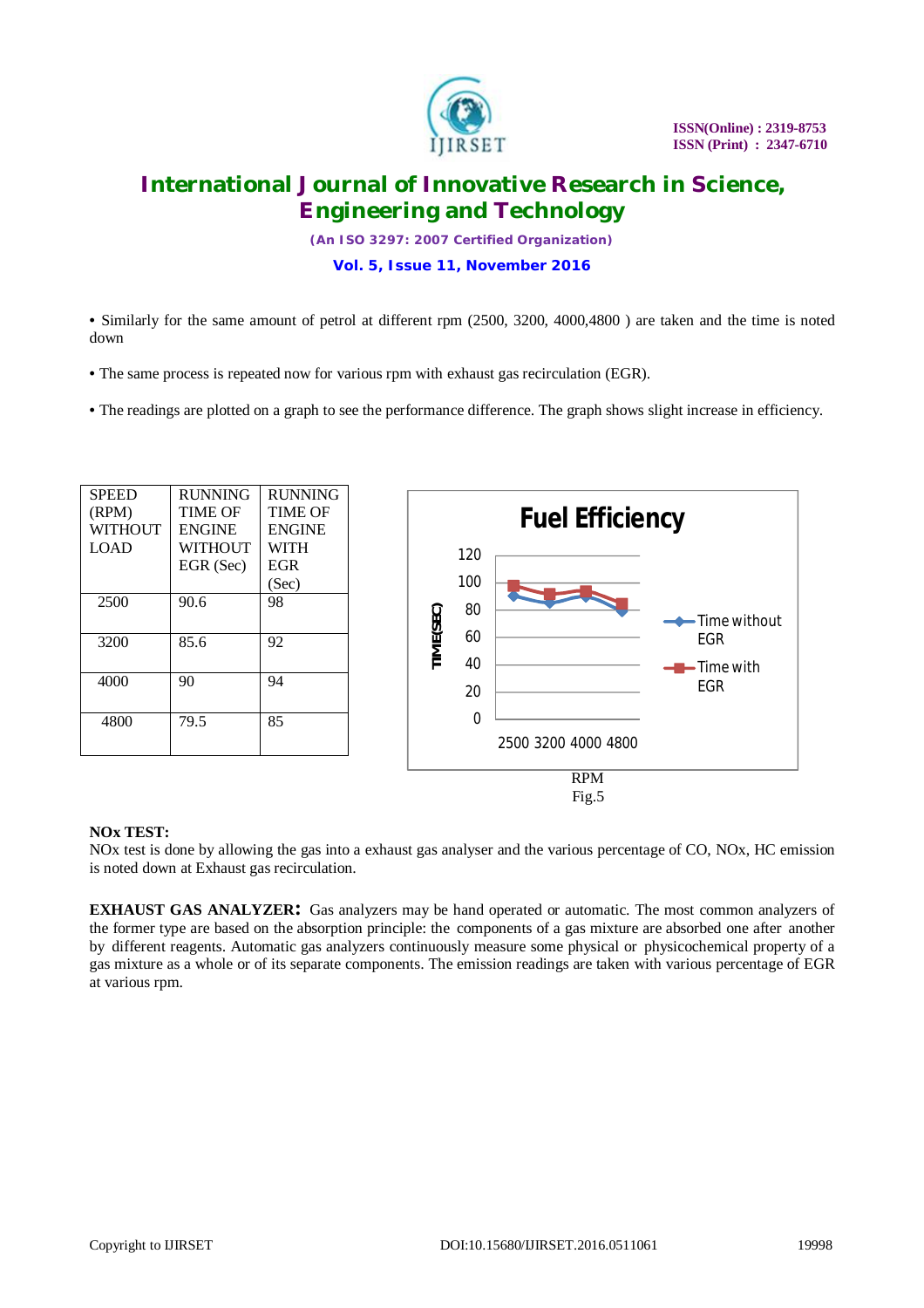

*(An ISO 3297: 2007 Certified Organization)*

**Vol. 5, Issue 11, November 2016**